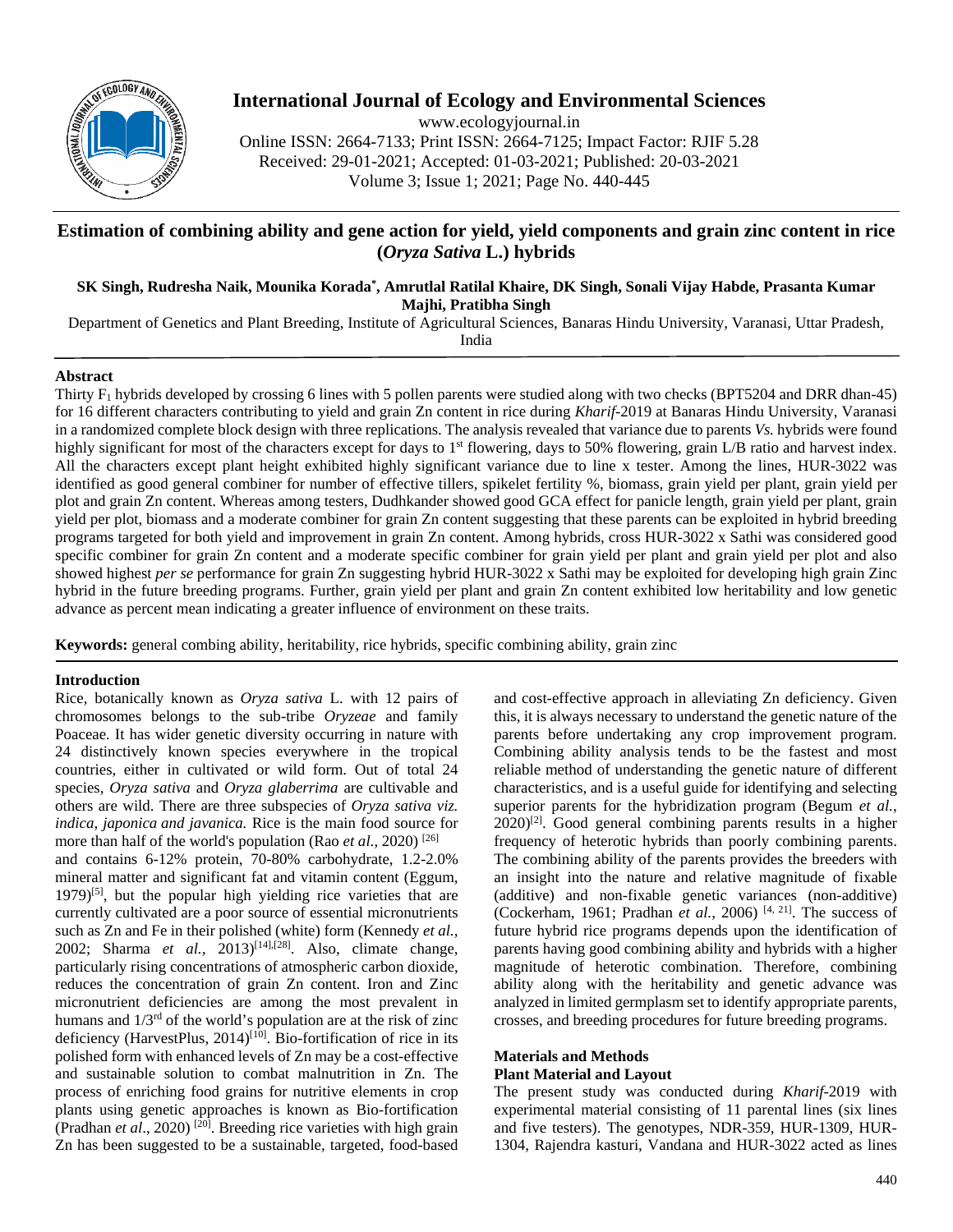whereas the genotypes Sathi, URG-30, IR 91143 AC 293-1, IR 91143 AC 290-1 and Dudhkander are used as testers. These were crossed in a Line x Tester fashion and the corresponding  $30 \text{ F}_1$ hybrids along with two standard checks BPT-5204 (for yield) and DRR dhan-45 (for grain Zinc) were evaluated in a randomized complete block design (RCBD) with three replications with the spacing of 20 x 15 cmat Agricultural Research Farm, Institute of Agricultural Sciences, Banaras Hindu University, Varanasi, UP, India. All the recommended agronomic practices were followed to grow a healthy crop.

#### **Morphological Data**

Data was collected for 16 quantitative traits *viz.*, days to 1<sup>st</sup> flowering, days to 50% flowering, days to maturity, plant height, number of effective tillers per plant, panicle length, number of grains per panicle, spikelet fertility %, 1000-grain weight, grain L/B ratio, kernel L/B ratio, grain yield per plant, grain yield per plot, biomass, harvest index and grain Zn content. Data for most of the traits was collected on five randomly selected plants in each replication whereas, for days to  $1<sup>st</sup>$  flowering, days to 50% flowering, days to maturity, grain yield per plot, biomass and harvest index the data was measured on plot basis in each replication and replication mean was further used for statistical analysis. Grain Zinc (in ppm) was analyzed at IRRI South Asia Hub, with XRF machine facility available at Harvest Plus Lab, ICRISAT, Hyderabad. The combining ability analysis was performed following the method outlined by Kempthorne (1957) [13] .

#### **Statistical Analysis**

The GCA and SCA effect of ijk<sup>th</sup> observations were estimated by adopting the following model:

 $X_{ijk} = \mu + g_i + g_j + s_{ij} + e_{ijk}$ 

Where, i =1, 2 …i<sup>th</sup> line, j =1, 2 …j<sup>th</sup> tester, k =Number of replications,  $\mu$  =Mean,  $g_i$ =GCA effect of i<sup>th</sup> line,  $g_j$ =GCA effect of j<sup>th</sup> tester,  $s_{ii}=SCA$  effect of hybrid of i<sup>th</sup> line with j<sup>th</sup> tester,  $e_{iik}$  $=$ Error effect associated with the ijk<sup>th</sup> observation

Heritability is the proportion of variation that is inherited and expressed in percentage. In a narrow sense  $(h^2)$ , it is estimated with the following formula:

Additive variance Phenotypic variance <sup>∗</sup> <sup>100</sup>

The classification of narrow sense heritability as given by Searle  $(1965)$ <sup>[27]</sup>.

| <b>Classification</b> | <b>Heritability</b> |
|-----------------------|---------------------|
| Low                   | $<$ 40%             |
| Moderate              | $41 - 50\%$         |
| High                  | $> 50\%$            |

Genetic advance is the improvement in the mean genotypic value of the selected plants over the parental population and was calculated based on the formula given by Lush  $(1940)$  [17] and Johnson *et al.* (1955)<sup>[12]</sup> as follows and is expressed as percent of mean.

Expected genetic advance  $(GA) = K x \sigma_p x h^2$ 

Where  $K =$  Selection differential at 5% selection intensity (2.06)  $\sigma_p$  = Phenotypic standard deviation

 $h^2$  = Heritability

The classification of genetic advance is as follows:

| anı |  |
|-----|--|
|-----|--|

| Genetic advance (percent) | Rate   |
|---------------------------|--------|
| ~10                       | Low    |
| $10-20$                   | Medium |
| -20                       | High   |

#### **Results and Discussion**

The analysis of variance for combining ability of all the traits under study has been presented in Table 1. The variance due to treatments, parents, and hybrids were highly significant for all the characters under study. The variance due to parents *vs.* hybrids was also found highly significant for most of the characters except for days to 1<sup>st</sup> flowering, days to 50% flowering, grain L/B ratio and harvest index. The variance due to lines and testers was found highly significant for all characters under study. All the characters except plant height exhibited highly significant variance due to line x tester indicating sufficient diversity among the parents and the importance of both additive and nonadditive gene effects in the inheritance of measured traits suggesting the presence of sufficient variability in the material used for the study. Similar findings were earlier reported by Bagheri *et al.* (2010) [1], Sanghera *et al.* (2012) [25], Lingaih *et al.* (2018) [16], Begum *et al.* (2020) <sup>[2]</sup> and Suvi *et al.* (2021) <sup>[31]</sup>. Combining ability analysis revealed that both GCA and SCA variances were vital for the inheritance of various traits studied. It further suggests the importance of additive and non-additive types of gene actions. In the present study, SCA variances were higher than the GCA variances for all the characters. All the characters exhibited greater SCA variance than GCA variance which revealed the prevalence of non-additive gene action involved in the inheritance of these traits. Therefore, heterosis breeding program will be more useful for the improvement of these traits. Similar finding of SCA variance greater than GCA variance have been reported by Narasimman *et al*. (2007) [18], Wang *et al*. (2009) [32], El-Rewainy *et al.* (2011) [6], Ghara *et al.* (2012) [7], Saidaiah *et al*. (2010) [24], Latha *et al.* (2013)[15], Bhadru *et al.*  (2013)[3], Ghosh *et al.* (2013) [8], Hasan *et al.* (2013) [11], Lingaih *et al.* (2018) [16], Begum *et al*. (2020) [2], Gramaje *et al.* (2020) [9] and Yadav *et al.* (2021)<sup>[33]</sup>.

Combining ability analysis showed that none of the parents was a good general combiner for all the characters. The GCA effects of eleven parents with their heritability and genetic advance as percent of mean are presented in Table 2. Among parents, HUR-3022 was identified as a good general combiner for number of effective tillers, spikelet fertility %, biomass, yield per plant, yield per plot, and grain Zn content whereas among testers, Dudhkander showed good GCA effect for panicle length, grain yield per plant, grain yield per plot, biomass and a moderate combiner for grain Zn content suggesting that these parents can be used in the hybrid breeding program. The GCA and SCA effects of parents and hybrids in a positive direction were considered desirable in breeding for grain yield attributes. Similar findings of positive GCA of parents and SCA of hybrids was earlier reported by Pradhan *et al.* (2006) <sup>[21]</sup>, Sanghera *et al.* (2013) [25], Sahu *et al*. (2013) [23] and Yuga *et al.* (2018) [34].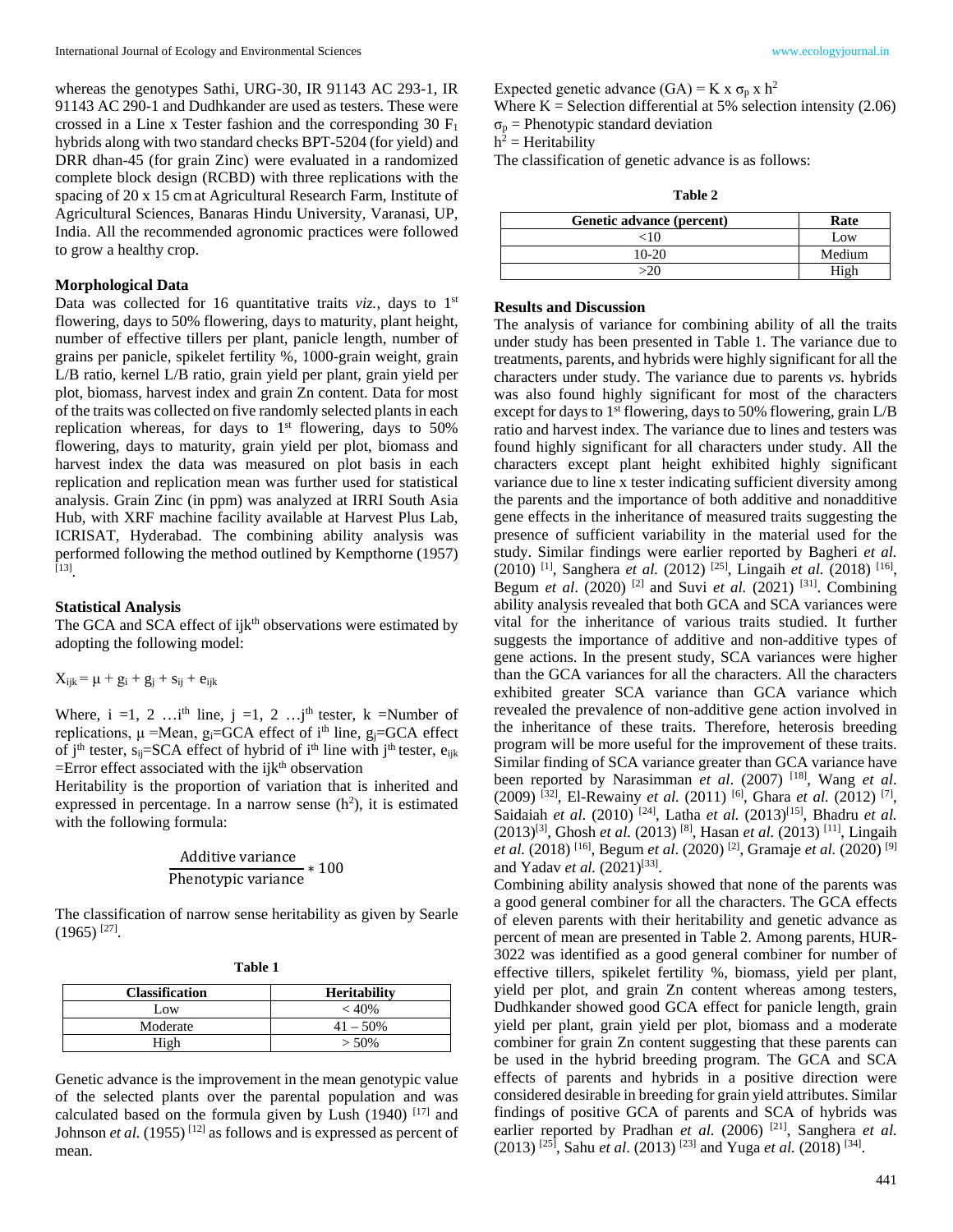| Source of<br>variation                                | Df             | Days to<br>1 <sup>st</sup><br>floweringflowering | Days to<br>50% | Days to<br>maturity | <b>Plant</b><br>height<br>(cm) | No. of<br>effective<br>tillers | Panicle<br>length<br>(cm) | No. of<br>grains per fertility<br>panicle                                             | <b>Spikelet</b><br>$\frac{0}{0}$ | 1000-<br>grain<br>weight<br>(g) | L/B<br>ratio | <b>Grain Kernel</b><br>L/B<br>ratio | Yield<br>per<br>plant<br>(g) | <b>Yield per</b><br>plot(g)                      | <b>Biomass</b>     | <b>Harvest</b><br>index | Zn<br>content<br>(ppm) |
|-------------------------------------------------------|----------------|--------------------------------------------------|----------------|---------------------|--------------------------------|--------------------------------|---------------------------|---------------------------------------------------------------------------------------|----------------------------------|---------------------------------|--------------|-------------------------------------|------------------------------|--------------------------------------------------|--------------------|-------------------------|------------------------|
| Replicates 245.975 **                                 |                |                                                  | 7.35           | 2.67                | 21.03                          | $6.74**$                       | 1.70                      | 78.66                                                                                 | 9.19                             | 0.38                            | 0.09         | 0.060<br>**                         | 3.46                         | 6995.37                                          | 19.54              | 0.00                    | 1.28                   |
| Lines                                                 |                | 5 304.312 *                                      | 177.01         | 115.94              | 757.47                         | 18.20                          | 50.839<br>$\gg \gg 1$     | 2286.01                                                                               | 377.72                           | 54.28**                         | 2.658<br>$*$ | $1.336*$                            | 55.89                        | 113181.10                                        | 286.76             | $0.003*$                | 45.91                  |
| <b>Testers</b>                                        | $\overline{4}$ | 170.62                                           | 107.70         | 75.11               | 446.23                         | 34.38 *                        | 25.97                     | 2702.95                                                                               | 1067.77                          | 79.269<br>$**$                  | 3.682<br>$*$ | $2.19**$                            | 76.90                        | 155726.50                                        | 553.55             | 0.00                    | 85.14                  |
| Line *<br>Tester                                      |                |                                                  |                |                     |                                |                                |                           | 20   85.63**   68.574 **  65.26**   350.99**  9.63 **   9.512 **  1162.46**  499.76** |                                  | 12.56<br>**                     |              | $0.61**0.36**$                      | 144.4<br>**                  | 292563.2<br>$\ast\ast$                           | 1059.21** 0.001 ** |                         | 61.937<br>$\gg 1$      |
| Error                                                 | 58             | 8.38                                             | 4.40           | 6.13                | 15.12                          | 1.04                           | 1.34                      | 131.07                                                                                | 8.84                             | 0.62                            | 0.04         | 0.01                                | 1.71                         | 3456.07                                          | 11.16              | 0.00                    | 2.03                   |
|                                                       |                |                                                  |                |                     |                                |                                |                           | Component of variance                                                                 |                                  |                                 |              |                                     |                              |                                                  |                    |                         |                        |
| $\sigma^2$ Line                                       |                | 19.82*                                           | 11.47          | 7.34                | 49.61                          | 1.15                           | 3.3046**                  | 146.02                                                                                | 24.74                            | $3.58**$                        | 0.17<br>$*$  | $0.09*$                             | 3.58                         | 7258.25                                          | 18.34              | $0.0002*$               | 2.96                   |
| $\sigma^2$ Tester                                     |                | 9.09                                             | 5.71           | 3.85                | 24.05                          | 1.8540*                        | 1.37                      | 144.85                                                                                | 58.96                            | 4.377**0.21**                   |              | $0.12**$                            | 4.15                         | 8412.18                                          | 30.11              | 0.00                    | 4.65                   |
| $\sigma^2$ <sub>GCA</sub>                             |                | 13.96**                                          | $8.33**$       | $5.439*$            | $35.66*$                       | $1.53**$                       | $2.25**$                  | 145.38**                                                                              | 43.405                           | $4.02**$                        | 0.19<br>$*$  | $0.106**$                           | 3.90                         | 7887.67                                          | 24.76              | $0.0001**$              | 3.88                   |
| $\sigma^2_{\text{sca}}$                               |                | 26.198** 21.218**                                |                | $19.83**$           | 112.55<br>$*$                  | $2.87**$                       | $2.275**$                 | 355.58 **                                                                             | 164.39<br>**                     | 4.0304<br>**                    | 1938<br>$**$ |                                     |                              | 0.118**47.45**96085.28**349.186**0.0002**20.15** |                    |                         |                        |
| $\sigma^2$ <sub>GCA</sub> / $\sigma^2$ <sub>sca</sub> |                | 0.53                                             | 0.39           | 0.27                | 0.32                           | 0.53                           | 0.97                      | 0.41                                                                                  | 0.26                             | 1.00                            | 0.92         | 0.90                                | 0.063                        | 0.08                                             | 0.08               | 0.50                    | 0.19                   |
| Heritability<br>(Narrow<br>Sense) %                   |                | 49.46                                            | 42.16          | 33.34               | 37.88                          | 48.84                          | 58.67                     | 42.87                                                                                 | 34.26                            | 65.72                           | 65.04        | 63.75                               | 13.92                        | 13.92                                            | 12.30              | 40.79                   | 27.32                  |
| Genetic<br>Advance as<br>per cent of<br>mean 5 %      |                | 7.66                                             | 5.46           | 3.92                | 10.71                          | 2.52                           | 3.35                      | 23.00                                                                                 | 11.23                            | 4.73                            | 1.02         | 0.76                                | 2.15                         | 6.55                                             | 5.08               | 0.02                    | 3.00                   |

**Table 3:** Analysis of variance for combining ability for different characters in Rice (*Oryza sativa* L.)

\*, \*\* significant at 5 percent and 1 percent levels of probability respectively; df = Degree of freedom; GCA = general combining ability; SCA = Specific combining abilit

Among the lines, HUR-3022, NDR-359 and among testers, IR 91143 AC290-1 and IR 91143 AC 293-1 are considered to be the good general combiners for yield and grain Zn content among lines, HUR-3022, Vandana and Sathi are good general combiners. High SCA effect (Table 3) is mostly from dominance and interaction effects that existed between the parents used in hybridization. In the present study, positive significant-high SCA effects for grain yield per plant were exhibited by hybrids, Rajendra kasturi x IR 91143 AC 290-1, Vandana x URG-30 and HUR-1309 x Dudhkander and can be called as good specific combiners. Whereas, hybrids HUR-3022 x Sathi, NDR-359 x Dudhkander and Rajendra kasturi x URG-30 are good specific combiners for grain Zinc content. Among hybrids, cross HUR-3022 x Sathi is considered a good specific combiner for grain Zn and a moderate specific combiner for grain yield per plant and grain yield per plot. It also exhibited the highest positive standard heterosis over checks BPT-5204 and DRR dhan-45 and showed the highest mean performance for grain Zn. The results suggest that the hybrid, HUR-3022 x Sathi can be exploited for developing high grain Zinc hybrid in future breeding programs as reported by Rashid *et al.* (2007) [22], Sundaram *et al.* (2019) [30] and Yadav *et al.* (2021) [33].

|  | Table 4: Estimates of general combining ability (GCA) effects of the parents for various characters in rice (Oryza sativa L.) |  |
|--|-------------------------------------------------------------------------------------------------------------------------------|--|
|  |                                                                                                                               |  |

| <b>Parents</b>      | Days to 1 <sup>st</sup><br>[Flowering]<br>Flowering <sup>"</sup> | Days to<br>50%                  | Days to height effective length | (cm)           | $\begin{array}{ l l }\n \hline\n \textbf{Plant} & \textbf{No. of} & \textbf{Panicle} & \textbf{No. of} & \textbf{Spikelet} \\ \textbf{height before the Lorente} & \textbf{Grains} & \textbf{F.} & \textbf{F.} \\ \hline\n \end{array}$<br>tillers | (cm)              | per<br>panicle | fertility<br>$\frac{0}{0}$ | 1000-<br>grain<br>weight(g)                                     | L/B<br>Ratio | <b>Grain Kernell</b><br>L/B<br>Ratio | Yield<br>per<br>(g) | Yield<br>per<br>$\int$ plant $\int$ plot (g) | <b>Biomass</b>           | $H$ arvest $\vert$ Content<br><b>Index</b> | Zn<br>(ppm)    |
|---------------------|------------------------------------------------------------------|---------------------------------|---------------------------------|----------------|----------------------------------------------------------------------------------------------------------------------------------------------------------------------------------------------------------------------------------------------------|-------------------|----------------|----------------------------|-----------------------------------------------------------------|--------------|--------------------------------------|---------------------|----------------------------------------------|--------------------------|--------------------------------------------|----------------|
|                     |                                                                  |                                 |                                 |                |                                                                                                                                                                                                                                                    |                   |                | Lines                      |                                                                 |              |                                      |                     |                                              |                          |                                            |                |
| <b>NDR-359</b>      | 0.250                                                            | 1.089                           | $-0.461$                        | $-0.266$       | 0.400                                                                                                                                                                                                                                              | 1.406<br>$**$     | 0.057          | $-0.005$                   | $2.983**$                                                       | $0.152**$    | $-0.135$<br>$**$                     | 0.607               | 27.333                                       | $-1.058$                 | 0.021<br>$**$                              | $-1.550$<br>** |
| HUR-1309            | $-0.483$                                                         | $-0.644$                        | $-0.128$                        | 0.656          | 0.044                                                                                                                                                                                                                                              | 2.327<br>$***$    | 8.669<br>**    | $-4.117$<br>**             | 1.296 ** 0.802 **                                               |              | 0.541<br>$**$                        |                     |                                              | -0.493 -22.168 -1.764 *  | 0.006                                      | $-1.784$<br>** |
| HUR-1304            | 0.283                                                            | $-0.778$                        | $1.372*$                        | 13.419<br>$**$ | $-1.622$<br>$**$                                                                                                                                                                                                                                   | $-0.047$          |                |                            | $\left 1^{13.120}_{}\right $ 4.021 ** $\left -.1.644\right $ ** | $0.165**$    | $**$                                 | $**$                | $-0.064$ $-1.193$ $-53.668$<br>$**$          | $-1.720$                 | $-0.016$<br>$**$                           | $-1.154$<br>** |
| Rajendra<br>kasturi | $6.883**$                                                        | $5.722**$                       | $4.606**$                       | 6.549<br>**    | $-0.400$                                                                                                                                                                                                                                           | $-0.509$          | 14.263<br>$**$ | -7.495<br>**               | $-2.077$ **                                                     | $-0.055$     | $-0.061$                             | 0.240               | 10.788                                       | 1.665                    | 0.005                                      | $0.853**$      |
| Vandana             | $-7.317**$                                                       | $-4.878**$ $-3.328**$ $5.243$ i |                                 |                | $-0.178$                                                                                                                                                                                                                                           | $-3.046$<br>$**$  |                |                            | $\left  \frac{-16.393}{1.827} \right  + 0.694**$                | $0.435**$    | $-0.349 - 2.426$<br>$**$             | $**$                | 109.168<br>**                                | $-4.944$<br>**           | $-0.017$<br>$**$                           | $1.090**$      |
| HUR-3022            | 0.383                                                            | $-0.511$                        | $-2.061$ ** 1.237               |                | $1.756$ ** $-0.131$ 6.524 * 5.769 **                                                                                                                                                                                                               |                   |                |                            | 0.136                                                           | 0.006        | 0.068<br>**                          |                     |                                              | $3.264$ 146.883 7.822 ** | 0.001                                      | $2.544**$      |
| $S.E \pm$           | 0.6846                                                           | 0.5727                          | 0.6202                          | 0.9427         | 0.2592                                                                                                                                                                                                                                             | $0.2910$   2.5261 |                | 0.6617                     | 0.1797                                                          | 0.0461       |                                      |                     | 0.0237 0.3766 16.9457                        | 0.8814                   | 0.0039                                     | 0.3150         |
| <b>Testers</b>      |                                                                  |                                 |                                 |                |                                                                                                                                                                                                                                                    |                   |                |                            |                                                                 |              |                                      |                     |                                              |                          |                                            |                |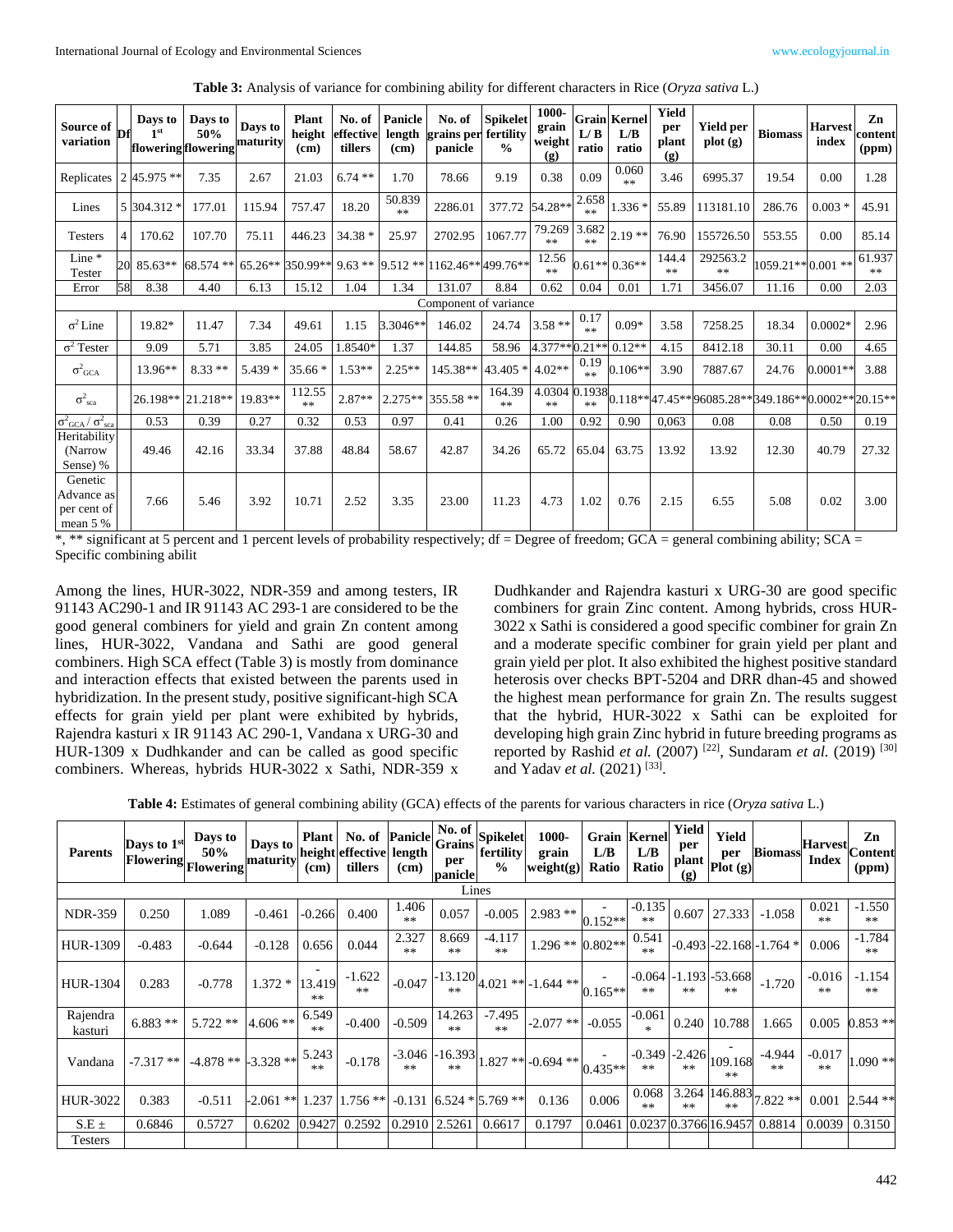| Sathi                | $-2.572$ ** | $-2.233$ **                         | $-0.850$   |                  | $1.624$ 1.663 **                                                                | $-1.621$<br>$**$ | $**$                                     | $-18.328$ $-11.994$<br>** | $1.736**$                  | 0.423            |                  |                     | $-10.343$ -3.162 $ 142.293 $<br>$**$ | $-8.599$<br>$**$                            | 0.012<br>$**$ | $1.136**$                 |
|----------------------|-------------|-------------------------------------|------------|------------------|---------------------------------------------------------------------------------|------------------|------------------------------------------|---------------------------|----------------------------|------------------|------------------|---------------------|--------------------------------------|---------------------------------------------|---------------|---------------------------|
| <b>URG-30</b>        |             | $-3.794$ ** $-2.567$ ** $-2.461$ ** |            |                  | ** $\left  \frac{-3.343}{3.343} \right  0.867$ ** $\left  \frac{-1}{2} \right $ | $-0.618$         | $-3.031$                                 |                           | $-0.015$ $-3.032$ **       | $-0.591$         | $-0.512$<br>$**$ |                     | $-0.579 - 26.068$                    | $-1.571$                                    | $-0.002$      | $-2.152$<br>$**$          |
| IR 91143<br>AC 293-1 | $2.594$ **  | $1.350*$                            | $1.400*$   | $-3.020$<br>$**$ | $-1.244$<br>**                                                                  | $-0.009$         |                                          |                           | $-0.545$ 5.142 ** 0.733 ** | 0.029            | $-0.053$         | 0.102               | 4.570                                | 0.687                                       |               | $-0.003$ 2.170**          |
| IR 91143<br>AC 290-1 | $3.122**$   | $3.239**$                           | $2.706$ ** | $-3.331$<br>**   | $-1.578$<br>$**$                                                                | 0.783<br>$**$    | 13.723<br>$**$                           |                           | $8.092$ ** -1.253 **       | 0.443<br>**      | $**$             | 0.310 1.574<br>$**$ |                                      | (4   70.833   3.974)                        | $-0.002$      | $-2.529$<br>**            |
| Dudhkander           | 0.650       | 0.211                               | $-0.794$   | 8.070<br>$**$    | 0.293                                                                           | 1.465<br>$**$    | 8.181<br>**                              |                           | $-1.225 * 1.817$ **        | $-0.304$<br>$**$ | $**$             | $**$                | $***$                                | $1 - 0.089$ 2.066 92.958 5.509              |               | $-0.006$ 1.375 **         |
| $S.E \pm$            | 0.6249      | 0.5228                              | 0.5662     |                  | 0.8606 0.2367                                                                   |                  | $\vert 0.2656 \vert 2.3060 \vert 0.6041$ |                           | 0.1640                     |                  |                  |                     |                                      | 0.0421   0.0216   0.3438   15.4692   0.8046 |               | $0.0035 \mid 0.2876 \mid$ |

\*, \*\* Significance at 5 per cent and 1 per cent levels of probability respectively

**Table 5:** Estimates of specific combining ability of 30 crosses for various characters in Rice (*Oryza sativa* L.)

| <b>Crosses</b>                                  | Davs To 1s<br><b>Flowering</b> | Days to<br>50%<br><b>Flowering</b> | Days to<br><b>Maturity</b> | <b>Plant</b><br>Height<br>(cm) | No. of<br>effective Length<br><b>Tillers</b> | Panicle<br>(cm)        | No. of<br>Grains<br>per<br><b>Panicle</b> | Spikelet<br><b>Fertility</b><br>$\frac{0}{0}$ | 1000-<br>Grain<br>Weight<br>(g) | L/B<br>Ratio           | <b>Grain Kernel</b><br>L/B<br>Ratio | Yield<br>per<br>Plant<br>(g) | Yield<br>(g)                       | per Plot Biomass            | <b>Harvest</b><br><b>Index</b> | Zn<br><b>Content</b><br>(ppm) |
|-------------------------------------------------|--------------------------------|------------------------------------|----------------------------|--------------------------------|----------------------------------------------|------------------------|-------------------------------------------|-----------------------------------------------|---------------------------------|------------------------|-------------------------------------|------------------------------|------------------------------------|-----------------------------|--------------------------------|-------------------------------|
| <b>NDR359 x</b><br>Sathi                        | $-8.028**$                     | $-7.033**$                         | $-7.15**$                  | 4.791 *                        | $1.470*$                                     | -1.336 *               | $-19.428$<br>**                           | $-17.953$<br>**                               | $-1.723$<br>**                  | $-0.043$               | 0.067                               | $-3.038$<br>**               | $-136.708$<br>**                   | $-7.082$<br>**              | $-0.011$                       | 7.550 **                      |
| <b>NDR359 x</b><br><b>URG-30</b>                | 0.528                          | 0.633                              | 0.794                      | 3.688                          | $-0.956$                                     | $-0.184$               | 19.554<br>$\ast$ $\ast$                   | 0.095                                         | $1.051*$                        | 0.311<br>$\ast$ $\ast$ | 0.224<br>$\ast$ $\ast$              |                              | 1.713 * 77.068 *                   | 3.387                       | 0.010                          | $4.039**$                     |
| <b>NDR359 x IR</b><br>91143 AC<br>$293-1$       | $6.472**$                      | $4.383**$                          | 1.600                      | 0.976                          | $-0.956$                                     | 0.301                  | $-0.377$                                  | $8.923**$                                     | $-1.620$<br>$**$                | $-0.100$               | $-0.056$                            | 5.865<br>$**$                | 263.930<br>**                      | 16.673<br>$**$              | $-0.015$                       | $-3.916$ **                   |
| <b>NDR359 x IR</b><br>91143 AC<br>$290-1$       | $7.278**$                      | 5.494 **                           | 6.294 ** $-5.037$ *        |                                | 0.267                                        | 0.540                  |                                           | $11.521 * 5.895 ** 1.943 **$                  |                                 | $-0.286$<br>**         | -0.200<br>**                        | -0.441                       | $-19.833$                          | $-2.365$                    | 0.011                          | $1.582 *$                     |
| <b>NDR359 x</b><br>Dudhkander                   | $-6.250**$                     | $-3.478**$                         | $-1.539$                   | $5.164*$                       | 0.174                                        | 0.679                  | $-11.270$                                 | $3.040*$                                      | 0.349                           | 0.118                  | $-0.035$                            | $-4.099$<br>**               | -184.458<br>$\ast$ $\ast$          | $-10.613$<br>**             | 0.005                          | 5.845 **                      |
| HUR-1309 x<br>Sathi                             | $-0.294$                       | 1.700                              | 1.850                      | $-0.457$                       | $-0.619$                                     | $-0.200$               | $-8.594$                                  | $-17.817$<br>**                               | $-3.046$<br>**                  | $-0.204$               | $-0.155$<br>**                      | $-6.271$<br>$\ast$           | $-282.208$<br>$**$                 | -17.989<br>$**$             | $0.025**$                      | $-0.650$                      |
| HUR-1309 x<br><b>URG-30</b>                     | $-1.406$                       | $-1.300$                           | $-0.206$                   | 3.700                          | 0.956                                        | 0.518                  | $12.554*$                                 | 0.527                                         | $2.355**$                       | $-0.511$<br>**         | $-0.238$<br>$\ast$                  | 3.813<br>**                  | 171.568<br>$**$                    | $8.089**$                   | 0.011                          | 0.372                         |
| HUR-1309 x<br>IR 91143 AC<br>$293 - 1$          | 2.872                          | 0.783                              | $-2.067$                   | -11.012<br>$\ast$              | 0.956                                        | $-0.658$               | 6.734                                     | 12.212<br>$**$                                | $2.050**$                       | 0.338<br>**            | 0.076                               | $-3.035$<br>**               | -136.570<br>**                     | $-7.065$<br>$\ast$ $\ast$   | $-0.016$                       | 4.584 **                      |
| HUR-1309 x<br>IR 91143 AC<br>$290 - 1$          | 1.678                          | $-0.772$                           | $-1.372$                   | 9.219<br>$\ast$                | 0.844                                        | 0.861                  | $-9.145$                                  | $-2.510$                                      | $-1.127$<br>$**$                | $-0.054$               |                                     | 0.128 10.493<br>**           | 472.168<br>$\ast$ $\ast$           | 29.458<br>**                | -0.014                         | $-3.151$ **                   |
| HUR-1309 x<br>Dudhkander                        | $-2.850$                       | $-0.411$                           | 1.794                      | $-1.450$                       | -2.14 **                                     | $-0.521$               | $-1.548$                                  | 7.588 **                                      | $-0.234$                        | 0.431<br>**            | 0.444<br>**                         | -4.999<br>**                 | 224.958<br>**                      | $-12.493$<br>**             | $-0.006$                       | $-1.155$                      |
| HUR-1304 x<br>Sathi                             | $-3.061$                       | $-3.167*$                          | $-0.317$                   | 18.568<br>**                   | $2.048**$                                    | $3.011**$              | 7.806                                     | 14.678<br>**                                  | 0.497                           | $-0.149$               | $-0.301$<br>**                      | 0.929                        | 41.793                             | 3.346                       | $-0.021*$                      | 0.587                         |
| HUR-1304 x<br><b>URG-30</b>                     | $3.828*$                       | $3.167*$                           | 1.628                      | $-7.547$<br>**                 | $-2.489$<br>**                               | 0.491                  | $-16.602$<br>**                           | $-1.508$                                      | $1.678**$                       | 0.197                  | 0.077                               | $-0.654$                     | -29.433                            | $-1.802$                    | 0.003                          | $3.776$ **                    |
| HUR-1304 x<br>IR 91143 AC<br>$293 - 1$          | $-5.394$ **                    | $-3.750**$                         | $-2.400$                   | 7.671<br>**                    | $2.289**$                                    | 0.641                  |                                           | $-14.532 * -4.561 * *$                        | $-0.294$                        | $-0.089$               | 0.144<br>**                         | -1.835<br>$\frac{1}{2}$      | -82.570<br>*.                      | $-4.999*$                   | $-0.001$                       | $-0.496$                      |
| HUR-1304 x<br>IR 91143 AC<br>$290 - 1$          | $-2.089$                       | $-1.972$                           | $-1.872$                   | 3.507                          | $-0.267$                                     | 0.713                  | 16.810<br>$\ast$ $\ast$                   |                                               | $-6.672**1.263**$               | 0.081                  | 0.144<br>$\ast$ $\ast$              | -4.474<br>$\ast$             | -201.333  -12.263<br>$\ast$ $\ast$ | $\ast$ $\ast$               | 0.007                          | $-2.381$ **                   |
| HUR-1304 x<br>Dudhkander                        | $6.717**$                      | $5.722**$                          | $2.961 *$                  | 22.200<br>$\ast$               | $-1.581$<br>**                               | $-4.856$<br>$\ast\ast$ | 6.519                                     | $-1.938$                                      | $-3.144$<br>$**$                | $-0.039$               | 0.224<br>$\ast$ $\ast$              | 6.034<br>$\ast$              | 271.543<br>$\ast$                  | 15.719<br>$\ast$            | 0.012                          | $-1.485*$                     |
| Rajendra<br>kasturi x Sathi                     | 4.339 **                       | $5.667**$                          | 4.783 **                   | $-12.217$<br>**                | $-3.285$<br>**                               | -0.464                 | -27.800<br>$\ast$                         | $-14.214$<br>$\ast$ $\ast$                    | $4.537**$                       | 0.367<br>$**$          | 0.434<br>$\ast$                     | $-9.087$<br>$\ast$           | 408.913<br>$\ast$ $\ast$           | -26.622<br>$\ast$ $\ast$    |                                | $0.037$ ** -3.486 **          |
| Rajendra<br>kasturi x<br><b>URG-30</b>          | 0.561                          | $-1.000$                           | $-0.272$                   | 11.129<br>$\ast$               | $1.289*$                                     | $-0.158$               | 14.959 *                                  | $7.868**$                                     | $-2.755$<br>$\ast$ $\ast$       | $-0.636$<br>$\ast$     | $-0.454$<br>$\ast$                  | 7.160<br>$\ast$              | 322.213<br>$\ast$ $\ast$           | 22.173<br>$\ast$ $\ast$     | $-0.030$<br>$**$               | $4.769**$                     |
| Rajendra<br>kasturi x IR<br>91143 AC<br>$293-1$ | $-3.328*$                      | $-1.417$                           | $-0.800$                   |                                | $1.617$   $1.511$ *   $-1.421$ *             |                        | $-16.555$<br>**                           | $-14.320$<br>**                               | $-0.490$                        | $-0.248$               | $-0.042$                            | **                           | $-2.936 - 132.100$<br>**           | $-7.996$<br>**              |                                | $0.011 - 2.036$ **            |
| Rajendra<br>kasturi x IR<br>91143 AC<br>$290-1$ | $-1.022$                       | $-3.139*$                          | $-1.106$                   | 0.439                          | $-0.711$                                     | $-0.115$               | 21.649<br>$**$                            | 9.936 **                                      | $-1.624$<br>$\ast$ $\ast$       | 1.121<br>$\ast$ $\ast$ | 0.750<br>$\ast$ $\ast$              | 3.094<br>$\ast$              |                                    | $139.213$ 6.715 **          |                                | $-0.002$ 3.412**              |
| Rajendra<br>kasturi x<br>Dudhkander             | $-0.550$                       | $-0.111$                           | $-2.606$                   |                                | $-0.968$ 1.196 $*$                           | $2.158**$              | 7.746                                     | 10.729<br>$\ast$                              | 0.333                           | $-0.604$<br>**         | $-0.689$<br>$**$                    |                              |                                    | $1.769 * 79.587 * 5.730 **$ |                                | $-0.016$ $-2.659$ **          |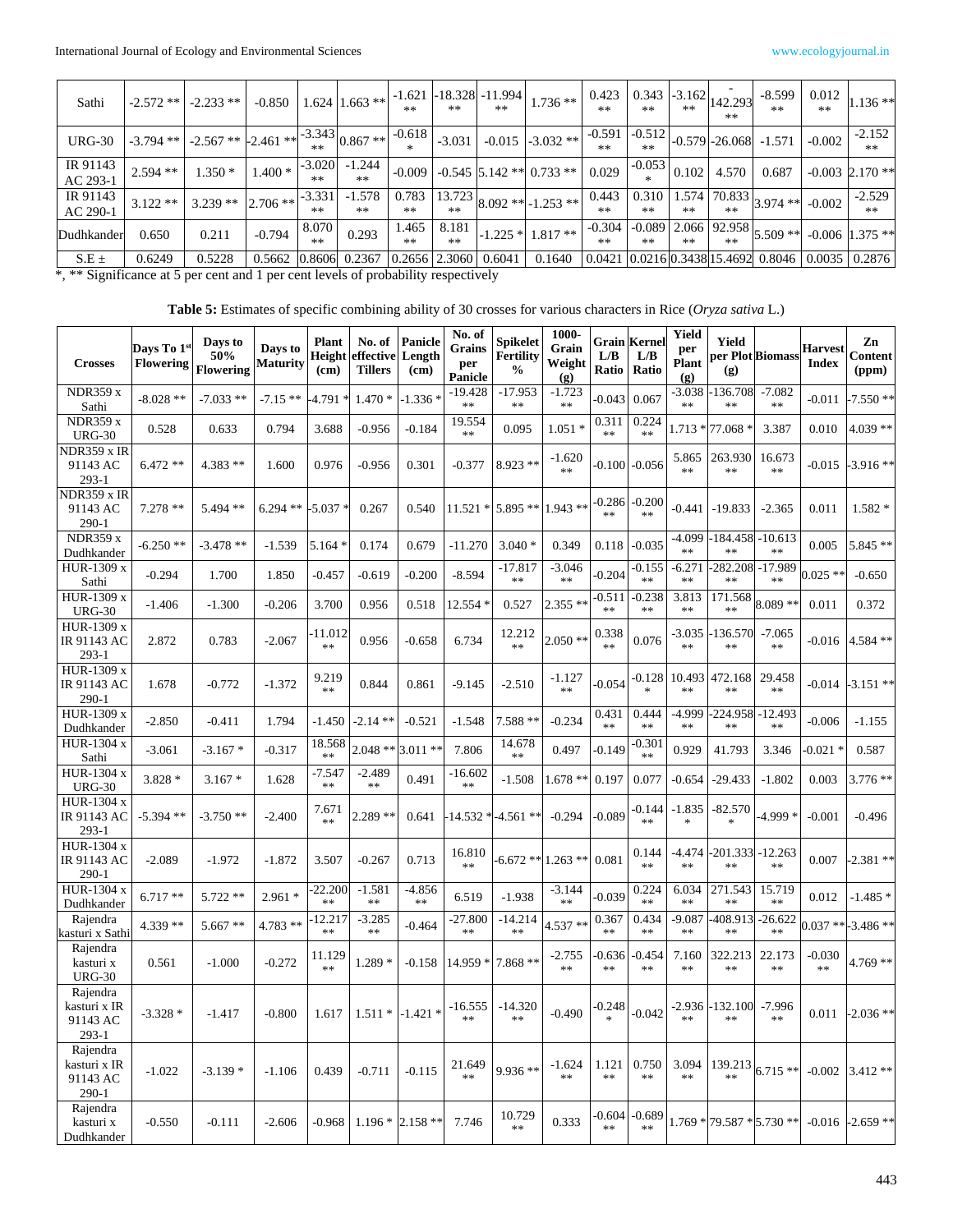International Journal of Ecology and Environmental Sciences www.ecologyjournal.in

| Vandana x<br>Sathi                   | $-1.461$   | $-4.067**$ | $-5.283$ ** | -13.111<br>**      | $-0.507$       | $-2.617$<br>** | 20.800<br>**    | 16.475<br>$*$    | $-0.063$       |                        | $-0.141$ $-0.024$       | 10.329<br>$\gg \gg$       | 464.793<br>$**$            | 28.087<br>**       | $-0.011$ | $4.210**$           |
|--------------------------------------|------------|------------|-------------|--------------------|----------------|----------------|-----------------|------------------|----------------|------------------------|-------------------------|---------------------------|----------------------------|--------------------|----------|---------------------|
| Vandana x<br><b>URG-30</b>           | $4.761**$  | $7.267**$  | $6.994**$   | $-1.576$           | $-0.489$       | 0.296          | $-3.663$        | $9.299**$        | $-0.748$       | 0.481<br>**            | 0.293<br>**             | $-5.92$<br>**             | $-266.433$<br>$**$         | $-16.608$<br>**    | 0.009    | $-8.501**$          |
| Vandana x IR<br>91143 AC<br>$293-1$  | 0.039      | 1.017      | 2.467       | 5.766<br>$\gg \gg$ | $-0.822$       | 1.271          | 11.129          | $-3.803*$        | $-0.030$       |                        | $-0.141 - 0.009$        | 5.732<br>$\gg \gg$        | 257.930<br>$**$            | 15.118<br>**       | 0.004    | $3.310**$           |
| Vandana x IR<br>91143 AC<br>$290-1$  | $-1.322$   | 0.294      | 1.494       | 2.244              | 0.733          | $-0.314$       | $-11.779*$      | $-2.780$         | $-0.285$       | 米米                     | $-0.554$ $-0.451$<br>米米 | $-1.907$<br>$\frac{1}{2}$ | $-85.833$<br>$\mathcal{H}$ | $-5.161*$          | 0.006    | $-0.058$            |
| Vandana x<br>Dudhkander              | $-2.017$   | $-4.511**$ | $-5.672$ ** | 6.677<br>$\gg \gg$ | 1.085          | $1.364*$       | $-16.487$<br>米米 | $-19.190$<br>$*$ | $1.126**$      | 0.355<br>**            | 0.191<br>**             | $-8.232$<br>**            | -370.458<br>$**$           | $-21.437$<br>$\gg$ | $-0.008$ | 1.038               |
| <b>HUR-3022 x</b><br>Sathi           | $8.506**$  | $6.900**$  | $6.117**$   | 12.006<br>**       | 0.893          | $1.606*$       | 27.217<br>**    | 18.830<br>**     | $-0.202$       |                        | $0.170 - 0.020$         | 7.139<br>**               | 321.243<br>**              | 20.261<br>**       |          | $-0.019 * 6.889 **$ |
| <b>HUR-3022 x</b><br><b>URG-30</b>   | $-8.272**$ | $-8.767**$ | $-8.939**$  | $-9.393$<br>**     | $1.689**$      | $-0.964$       | $-26.802$<br>** | $-16.281$<br>**  | $-1.581$<br>** | 0.159                  | 0.098                   | $-6.111$<br>**            | -274.983<br>$**$           | $-15.240$<br>$**$  | $-0.003$ | $-4.456**$          |
| HUR-3022 x<br>IR 91143 AC<br>$293-1$ | $-0.661$   | $-1.017$   | 1.200       | $-5.017*$          | $-2.978$<br>米米 | $-0.133$       | $13.601*$       | 1.550            | 0.384          | 0.240<br>$\frac{1}{2}$ | 0.175<br>**             | $-3.792$<br>**            | 170.620 - 11.731<br>$**$   | **                 | 0.017    | $-1.444*$           |
| HUR-3022 x<br>IR 91143 AC<br>$290-1$ | $-4.522**$ | 0.094      | $-3.439*$   | -10.373<br>**      | $-0.867$       | $-1.685*$      | -29.056<br>米米   | $-3.869*$        | $-0.170$       | $-0.308$<br>**         | $-0.117$<br>$\star$     | $-6.764$<br>**            | -304.383 -16.385<br>**     | **                 | $-0.008$ | 0.594               |
| <b>HUR-3022 x</b><br>Dudhkander      | $4.950**$  | $2.789*$   | $5.061$ **  | 12.777<br>**       | $1.263*$       | 1.176          | 15.041 *        | $-0.229$         | $1.570**$      | $-0.261$<br>$*$        | $-0.136$<br>$\ast$      | 9.528<br>**               | 428.743<br>$**$            | 23.094<br>**       | 0.014    | $-1.583*$           |

\*, \*\* Significance at 5 per cent and 1 per cent levels of probability respectively

Moderate heritability (Table 1) coupled with low genetic advance as percent of mean was observed for various characters *viz.* days to first flowering, days to 50% flowering, the number of effective tillers, panicle length and low heritability coupled with low genetic advance was observed for days to maturity, plant height, spikelet fertility percentage, grain yield per plant, grain yield per plot, biomass, harvest index and grain Zn content. From this study grain yield per plant and grain Zn content exhibited low heritability and low genetic advance, showing that these traits are more influenced by the environmental conditions. These findings are in line with Pandey *et al.* (2020)<sup>[19]</sup> for grain Zinc content.

#### **Conclusion**

Based on overall performance, line HUR-3022 and tester Dudhkander were identified to be good general combiners for most of the traits. However, the cross, HUR-3022 x Sathi is considered a good specific combiner for Zn and a moderate specific combiner for yield per plant and yield per plot and can be exploited for developing high grain Zinc hybrid in the future breeding programs after evaluation under multiple locations. Most of the economic traits showed low heritability as these traits are influenced by environmental conditions and governed by multiple genes.

#### **Acknowledgment**

All the authors thankfully acknowledge the project "HarvestPlus to develop high Zinc rice for Eastern India" funded by IFPRI (USA) and CIAT (Columbia) for providing the germplasm and other facilities and support to get this work accomplished.

## **References**

- 1. Bagheri N, Jelodar NB. Heterosis and combining ability analysis for yield and related-yield traits in hybrid rice. International Journal of Biology. 2010; 2(2):222.
- 2. Begum S, Reddy VR, Srinivas B, Kumari CA. Heterosis and combining ability studies in rice hybrids (*Oryza sativa* L.) with an emphasis to gall midge resistance. International

Journal of Ecology and Environmental Sciences. 2020; 2(4):113-123.

- 3. Bhadru D, Reddy L, Ramesha MS. The Effect of Environment on Combining Ability and Heterosis in Hybrid Rice. Greener Journal of Agricultural Sciences. 2013; 3(9):669-686.
- 4. Cockerham CC. Implications of Genetic Variances in a Hybrid Breeding Program 1. Crop Science. 1961; 1(1):47- 52.
- 5. Eggum BO. The nutritional value of rice in comparison with other cereals. In Proceedings of workshop on chemical aspects of rice grain quality. 1979, 91-111.
- 6. El-Rewainy IM, Hassan HM, El-Abd AB. A study on heterosis and combining ability for grain yield and some its related traits in rice under water stress conditions. J. Agric. Res. Kafer El-Sheikh Univ. 2011; 37(4):583-98.
- 7. Ghara AG, Nematzadeh G, Bagheri N, Ebrahimi A, Oladi M. Evaluation of general and specific combining ability in parental lines of hybrid rice. International Journal of Agriculture: Research and Review. 2012; 2(4):455-60.
- 8. Ghosh SC, Chandrakar PK, Rastogi NK. Gene action and fertility restoration behavior of the tropical japonica/indica, japonica/indica derived restorers in rice (*Oryza sativa* L.). Indian J. Genet. 2013; 73(1):23-8.
- 9. Gramaje LV, Caguiat JD, Enriquez JO, dela Cruz QD, Millas RA, Carampatana JE. *et al*. Heterosis and combining ability analysis in CMS hybrid rice. Euphytica. 2020; 216(1):1-22.
- 10. http://www.harvestplus.org/sites
- 11. Hasan MJ, Kulsum UK, Lipi LF, Shamsuddin AK. Combining ability studies for developing new rice hybrids in Bangladesh. Bangladesh Journal of Botany. 2013; 42(2):215-22.
- 12. Johnson TE, Hutchinson EW. Absence of strong heterosis for life span and other life history traits in *Caenorhabditis elegans*. Genetics. 1993; 134(2):465-474.
- 13. Kempthorne O. An introduction to genetic statistics.